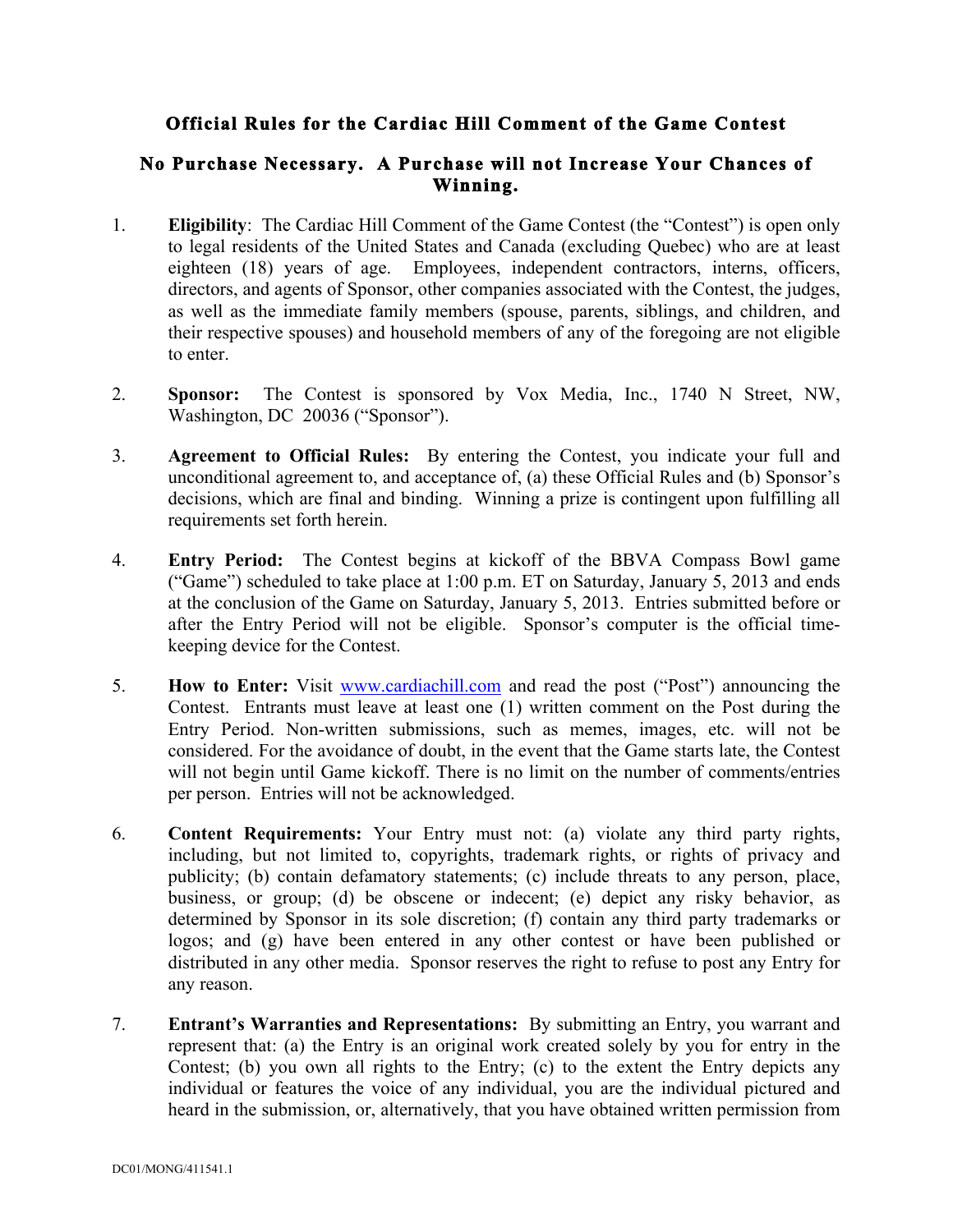each person appearing in the Entry to grant the rights to Sponsor described in the "Sponsor's Rights to Entries" section below, and can make written copies of such permissions available to Sponsor upon request; and (d) the Entry complies with all requirements of these Official Rules.

- 8. **Sponsor's Rights to Entries:** By participating, you: (a) irrevocably grant Sponsor, its agents, licensees, and assigns the unconditional and perpetual (non-exclusive) right and permission to copyright, reproduce, encode, store, copy, transmit, publish, post, broadcast, display, publicly perform, adapt, modify, create derivative works of, exhibit, and otherwise use your Entry as-is or as-edited (with or without using your name) in any media throughout the world for any purpose, without limitation, and without additional review, compensation, or approval from you or any other party; (b) forever waive any rights of copyrights, trademark rights, privacy rights, and any other legal or moral rights that may preclude Sponsor's use of your Entry, or require any further permission for Sponsor to use the Entry; and (c) agree not to instigate, support, maintain, or authorize any action, claim, or lawsuit against Sponsor on the grounds that any use of the Entry, or any derivative works, infringes any of your rights as creator of the Entry, including, without limitation, copyrights, trademark rights, and moral rights.
- 9. **Judging:** After the Entry Period, Sponsor will evaluate all entries and select one (1) potential winner based on the following Judging Criteria: the person who posts the comment that Sponsor's Cardiac Hill writing team deems the most informative or most humorous will be declared the potential winner. In the event of a tie, Cardiac Hill's lead blogger will review the tying comments and will determine the potential winner. The odds of being selected depend on the number of entries received and the performance of each entrant.
- 10. **Notification and Requirements of Potential Winners**: Sponsor will attempt to notify potential winners within five (5) business days of the date of selection. If a potential winner does not respond within five (5) business days after the notice is sent, the Sponsor will select an alternate potential winner in his/her place according to the Judging Criteria. Only three (3) alternate potential winners will be contacted. Except where prohibited, a potential winner may be required to complete and return an affidavit of eligibility, a liability/publicity release, and a release in which he/she irrevocably assigns and transfers to Sponsor any and all rights, title, and interest in Entry, including, without limitation, all copyrights and trademark rights, and waives all moral rights in the Entry. If a potential winner is a minor, his/her parent or legal guardian will be required to sign the documents on his/her behalf. If a potential winner fails to sign and return these documents within the required time period, an alternate potential winner may be selected in his/her place according to the Judging Criteria. Only three (3) alternate potential winners may be contacted.
- 11. **Prize(s):** A Pitt 2013 calendar with an approximate retail value of \$20.00 USD/CAD. A winner is responsible for paying any applicable income taxes and any and all other costs and expenses not listed above. Any prize details not specified above will be determined by Sponsor in its sole discretion. A prize may not be transferred and must be accepted as awarded. You may not request cash or a substitute prize; however, Sponsor reserves the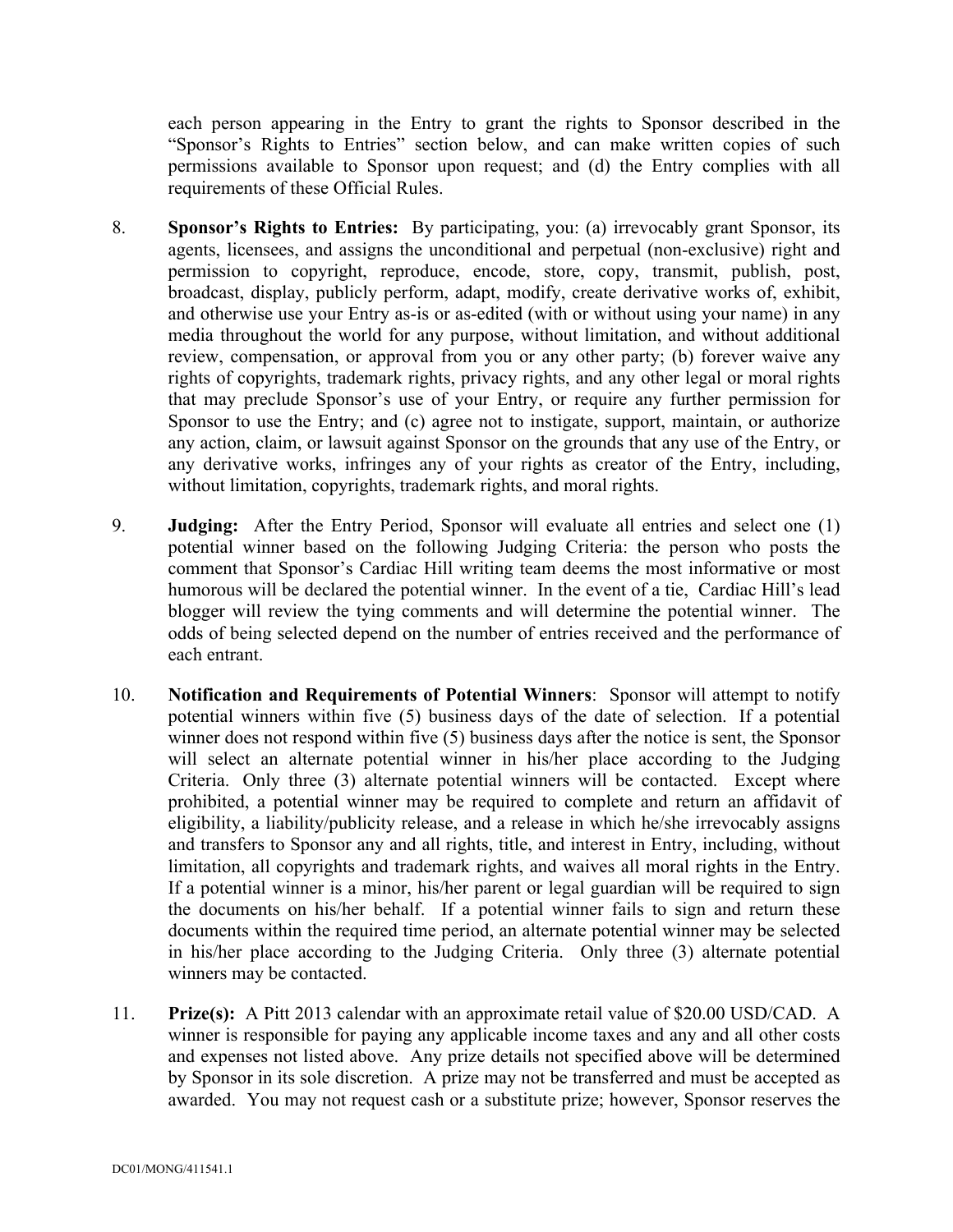right to substitute a prize with another prize of equal or greater value if the prize is not available for any reason, as determined by Sponsor in its sole discretion.

- 12. **General Conditions:** In the event that the operation, security, or administration of the Contest is impaired in any way for any reason, including, but not limited to fraud, virus, or other technical problem, Sponsor may, in its sole discretion, either: (a) suspend the Contest to address the impairment and then resume the Contest in a manner that best conforms to the spirit of these Official Rules; or (b) award the prize(s) according to the Judging Criteria from among the eligible entries received up to the time of the impairment. Sponsor reserves the right in its sole discretion to disqualify any individual it finds to be tampering with the entry process or the operation of the Contest or to be acting in violation of these Official Rules or in an unsportsmanlike or disruptive manner. Any attempt by any person to undermine the legitimate operation of the Contest may be a violation of criminal and civil law, and, should such an attempt be made, Sponsor reserves the right to seek damages from any such person to the fullest extent permitted by law. Failure by Sponsor to enforce any term of these Official Rules shall not constitute a waiver of that provision. Proof of sending any communication to Sponsor by mail shall not be deemed proof of receipt of that communication by Sponsor. In the event of a dispute as to any online entry, the authorized account holder of the e-mail address used to enter will be deemed to be the participant. The "authorized account holder" is the natural person who is assigned to an email address by an Internet access provider, online service provider, or other organization responsible for assigning email addresses for the domain associated with the submitted e-mail address. The Contest is subject to federal, state, and local laws and regulations and is void where prohibited.
- 13. **Release and Limitations of Liability:** By participating in the Contest, you agree to release and hold harmless Sponsor, its parent, subsidiaries, affiliates, and each of their respective officers, directors, employees, and agents (the "Released Parties") from and against any claim or cause of action arising out of participation in the Contest or receipt or use of any prize, including, but not limited to: (a) unauthorized human intervention in the Contest; (b) technical errors related to computers, servers, providers, or telephone, or network lines; (c) printing errors; (d) lost, late, postage-due, misdirected, or undeliverable mail; (e) errors in the administration of the Contest or the processing of entries; or (f) injury or damage to persons or property which may be caused, directly or indirectly, in whole or in part, from entrant's participation in the Contest or receipt or use of any prize. You further agree that in any cause of action, the Released Parties' liability will be limited to the cost of entering and participating in the Contest, and in no event shall the Released Parties be liable for attorney's fees. You waive the right to claim any damages whatsoever, including, but not limited to, punitive, consequential, direct, or indirect damages.
- 14. **Privacy and Publicity:** Any information you submit as part of the Contest will be used for purposes of this Contest and treated in accordance with Sponsor's Privacy Policy. Except where prohibited, participation in the Contest constitutes an entrant's consent to Sponsor's use of his/her name, likeness, voice, opinions, biographical information, and state of residence for promotional purposes in any media without further payment or consideration.